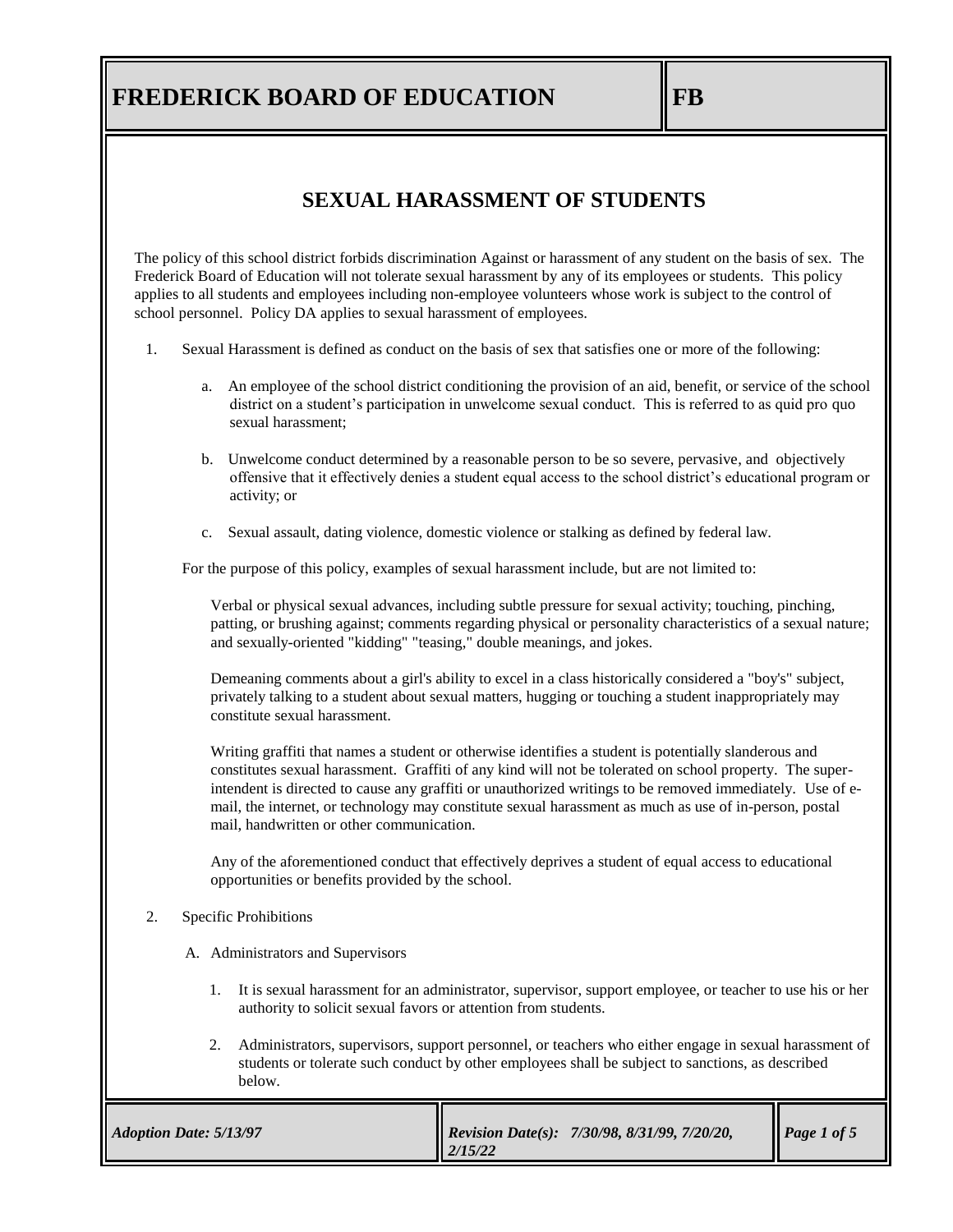- 3. The "off-duty" conduct of school personnel that has or will have a negative impact on the educational process of the school or constitutes an illegal or inappropriate relationship with a student may subject the employee to disciplinary action which could include termination of employment. Any romantic or sexual affiliation between school personnel and students, including students who have reached the age of majority (18), during school hours will have a negative impact on the educational process and shall constitute a violation of school policy. Such violations may result in suspension of the student and suspension or termination for the employee. Any sexual affiliation between teachers and students under the age of 20 constitutes a crime under Oklahoma law and will most likely result in the suspension of certification by the State of Oklahoma.
- 3. Notice of this policy and grievance procedure, including how to file or report sexual harassment and how the district will respond shall be provided to applicants for admission and employment, students, parents or legal guardians, and unions or professional organizations holding agreements with the school district.
- 4. Reporting Allegations of Sexual Harassment
	- A. It is the express policy of the board of education to encourage student victims of sexual harassment to come forward with such claims.
		- 1. Students who feel that administrators, supervisors, support personnel, teachers, or other students are subjecting them to sexual harassment are encouraged to report these conditions, or have their parents report these conditions, to the appropriate administrator or teacher. If the student's immediate administrator or teacher is the alleged offending person, the report will be made to the next higher level of administration or supervision or to any responsible adult person. The employee to whom the report was made will provide notice of the report to the Title IX coordinator. The Title IX coordinator should then provide the appropriate paperwork to the student or parent/guardian so that the student (complainant) may file a formal complaint with the Title IX coordinator by mail, e-mail or as directed by the Title IX coordinator.
		- 2. Every attempt will be made to maintain confidentiality; however, absolute confidentiality cannot be guaranteed because of due process concerns that arise in sexual harassment investigations. No reprisals or retaliation will be allowed to occur as a result of the good faith reporting of charges of sexual harassment.
	- B. Upon notice from an employee that a student or parent/guardian has reported possible sexual harassment, the Title IX coordinator will promptly contact the student (alleged victim) to discuss the availability of supportive measures, consider the student's wishes with regard to supportive measures, and explain the process that will be involved with a formal complaint.
- 5. Grievance Procedure.
	- A. Equitable Treatment. Both the alleged victim (complainant) and the alleged respondent (respondent) will be treated equitably by the school district.
	- B. Objective Evaluation of Evidence. All evidence both inculpatory and exculpatory will be evaluated objectively. Credibility determinations will not be made based upon the party's status as complainant, respondent, or witness.

| Revision Date(s): $7/30/98$ , $8/31/99$ , $7/20/20$ ,<br><b>Adoption Date: 5/13/97</b><br>12/15/22 | Page 2 of 5 |
|----------------------------------------------------------------------------------------------------|-------------|
|----------------------------------------------------------------------------------------------------|-------------|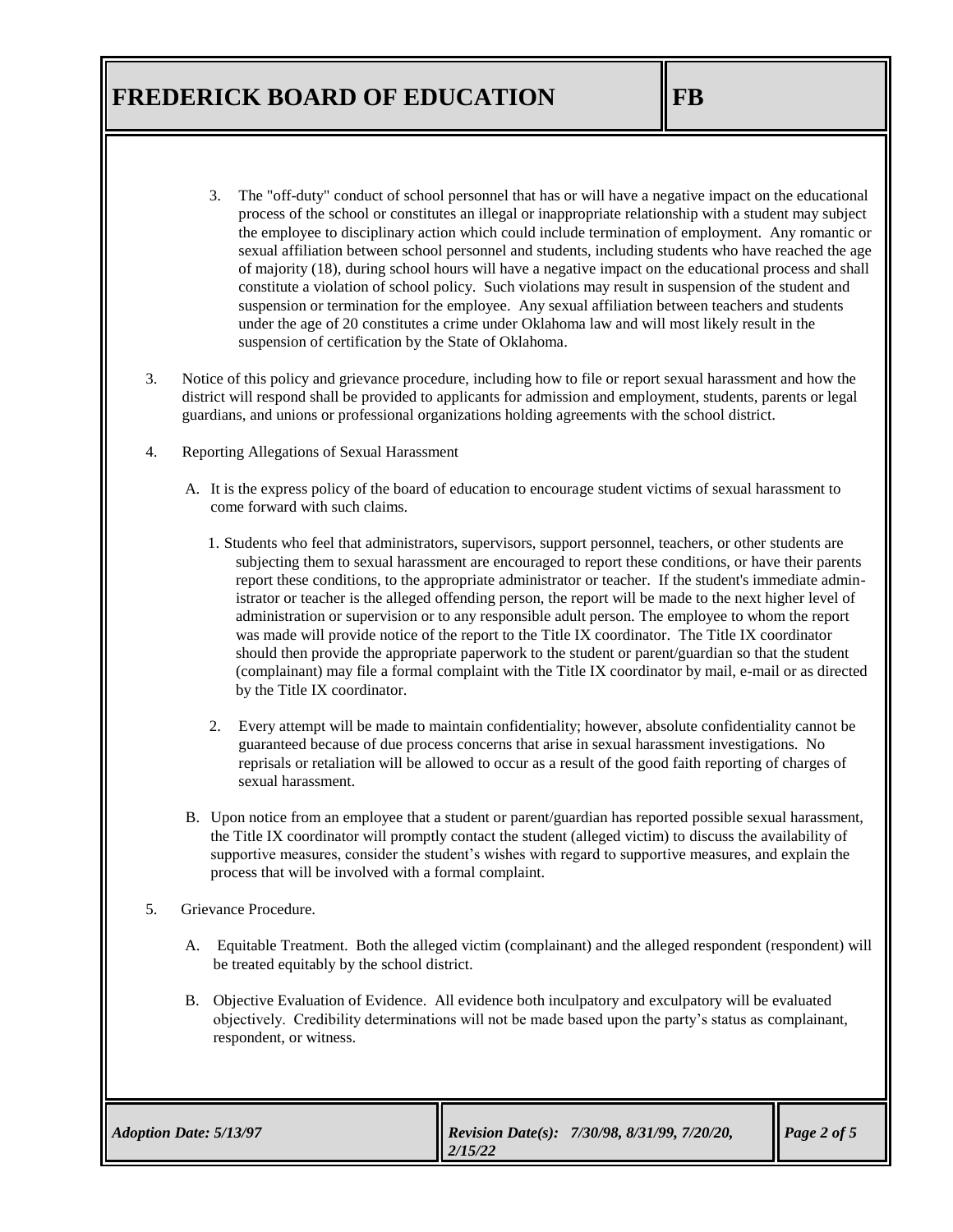- C. Conflict of Interest. Any person serving as the Title IX coordinator, investigator, decision-maker, or any person designated to facilitate the process shall not have a conflict of interest against complainants and respondents generally or against the particular complainant and respondent.
- D. Presumption. There will be a presumption that the respondent is not responsible for the alleged conduct until a determination is made at the conclusion of the grievance process.
- E. Timeliness. The grievance process will proceed in a timely manner. Any delay in the process for good cause such as law enforcement involvement, absence of a party, witness or advisor, translation, or accommodation needs will be documented, and written notice provided to both parties explaining the reason for the delay.
- F. Possible outcomes. A description or listing of possible disciplinary outcomes and remedies that may be implemented following a determination of responsibility must be provided to both parties.
- G. Standard of Review. The school district will utilize the clear and convincing evidence standard to determine responsibility. This standard will be applied to all formal complaints.
- H. Privileged Information. The school district will not require, allow or use evidence or questions that constitute or seek legally privileged information, unless the privilege is waived.

6. Written Notice. Upon receipt of a formal complaint, the school district will provide written notice to all known parties in sufficient time to give the respondent time to prepare a response before an initial interview. The written notice must include:

- A. Notice of the grievance process, including any informal resolution process;
- B. Notice of the allegations, including sufficient details to allow the respondent to prepare a response;
- C. A statement that the respondent is presumed not responsible for the conduct and that responsibility will be determined at the conclusion of the grievance process;
- D. Notice of the parties' right to have an advisor and to inspect and review evidence. The advisor may but is not required to be an attorney.
- E. Notice of any provision in the student discipline code that prohibits knowingly making false statements or providing false information in the grievance process.

If in the course of an investigation, the school district obtains additional information about the respondent or complainant that was not included in the original written notice, notice of the additional allegations must be provided in writing to both parties.

7. Investigation of the Allegations. The school district will designate an investigator to conduct a thorough investigation of allegations. Contact information for the investigator will be provided to both the complainant and the respondent.

- A. The burden of proof and of gathering evidence remains on the school district.
- B. An equal opportunity will be provided to both parties to present witnesses and evidence during the investigation.

| <b>Adoption Date: 5/13/97</b> | <b>Revision Date(s):</b> $7/30/98$ , $8/31/99$ , $7/20/20$ ,<br>12/15/22 | Page 3 of 5 |
|-------------------------------|--------------------------------------------------------------------------|-------------|
|-------------------------------|--------------------------------------------------------------------------|-------------|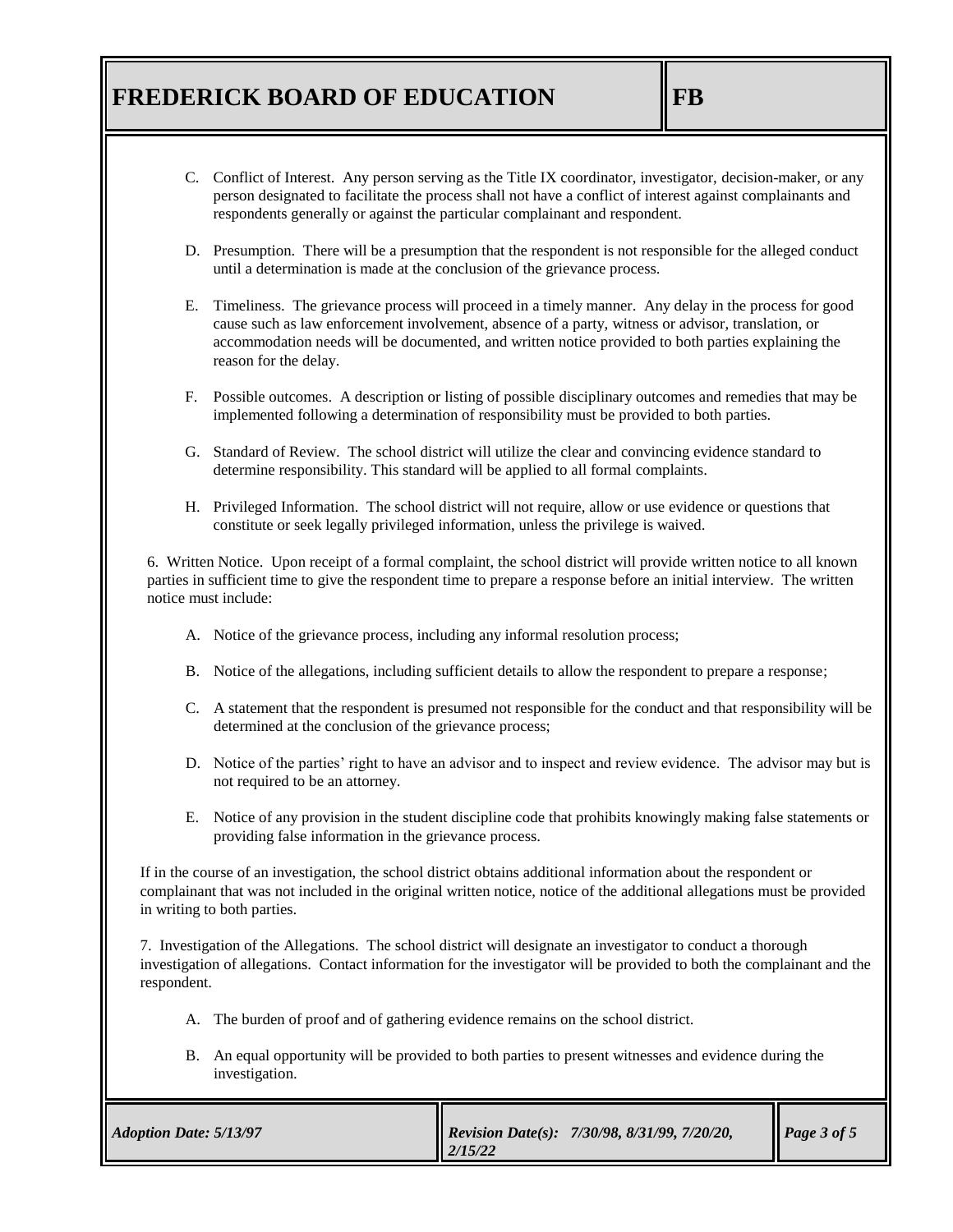- C. Neither the complainant or respondent will be prohibited from discussing the allegations or gathering and presenting evidence to the investigator.
- D. Both parties will have the opportunity to have others present during interviews or related proceedings. This may include an advisor who may but is not required to be an attorney.
- E. Written notice of the date, time, participants, purpose and location of any investigate interview, hearing, or other meeting shall be provided to the party who is invited or expected to attend.
- F. Both parties and their advisors, if any, will be provided an opportunity to review all evidence that is directly related to the allegations in the formal complaint. This would include any evidence on which the school district does not intend to rely and any exculpatory or inculpatory evidence from any source. Such evidence must be provided prior to the completion of the final investigation report and in time to give the parties at least ten (10) days to prepare a written response, which the investigator must consider prior to completing the investigation report.
- G. A written investigation report will be provided that summarizes the relevant evidence. This report will be provided to the parties and their advisors, if any, for their review and written response at least ten (10) days before a hearing or determination of responsibility.

8. Hearing. The Title IX coordinator will determine whether a live hearing is necessary on a case-by-case basis if both parties request or consent to such a hearing (the live hearing component is optional for K-12 schools). Regardless of whether a live hearing is held, or a written hearing is conducted, each party will have ten (10) days from the receipt of the investigation report to submit written, relevant questions that the party wants asked of another party or witness. Both parties will be provided with the answers and follow up questions. Federal law determines when questions regarding a complainant's prior sexual behavior or sexual predisposition are considered relevant in a hearing provided by a school district.

9. Determination of Responsibility. A decisionmaker, who is not the Title IX coordinator or the investigator, will apply the clear and convincing evidence standard to determine responsibility, and will issue a written determination of responsibility that:

- A. Identifies the allegations that potentially constitute sexual harassment;
- B. Describes the school district's procedural steps taken from the receipt of the complaint to the determination;
- C. Includes findings of fact to support the determination;
- D. Includes conclusions regarding applicants of the discipline code to the facts;
- E. Includes a statement of, and rationale for, the result as to each allegation, including a determination of responsibility, any disciplinary sanctions, and whether remedies to restore or preserve equal access to the school's educational programs or activities will be provided to the complainant; and
- F. The procedures and permissible basis for appeals.

| <b>Adoption Date: 5/13/97</b> | <b>Revision Date(s):</b> $7/30/98$ , $8/31/99$ , $7/20/20$ ,<br>$\parallel$ 2/15/22 | $\vert$ Page 4 of 5 |
|-------------------------------|-------------------------------------------------------------------------------------|---------------------|
|-------------------------------|-------------------------------------------------------------------------------------|---------------------|